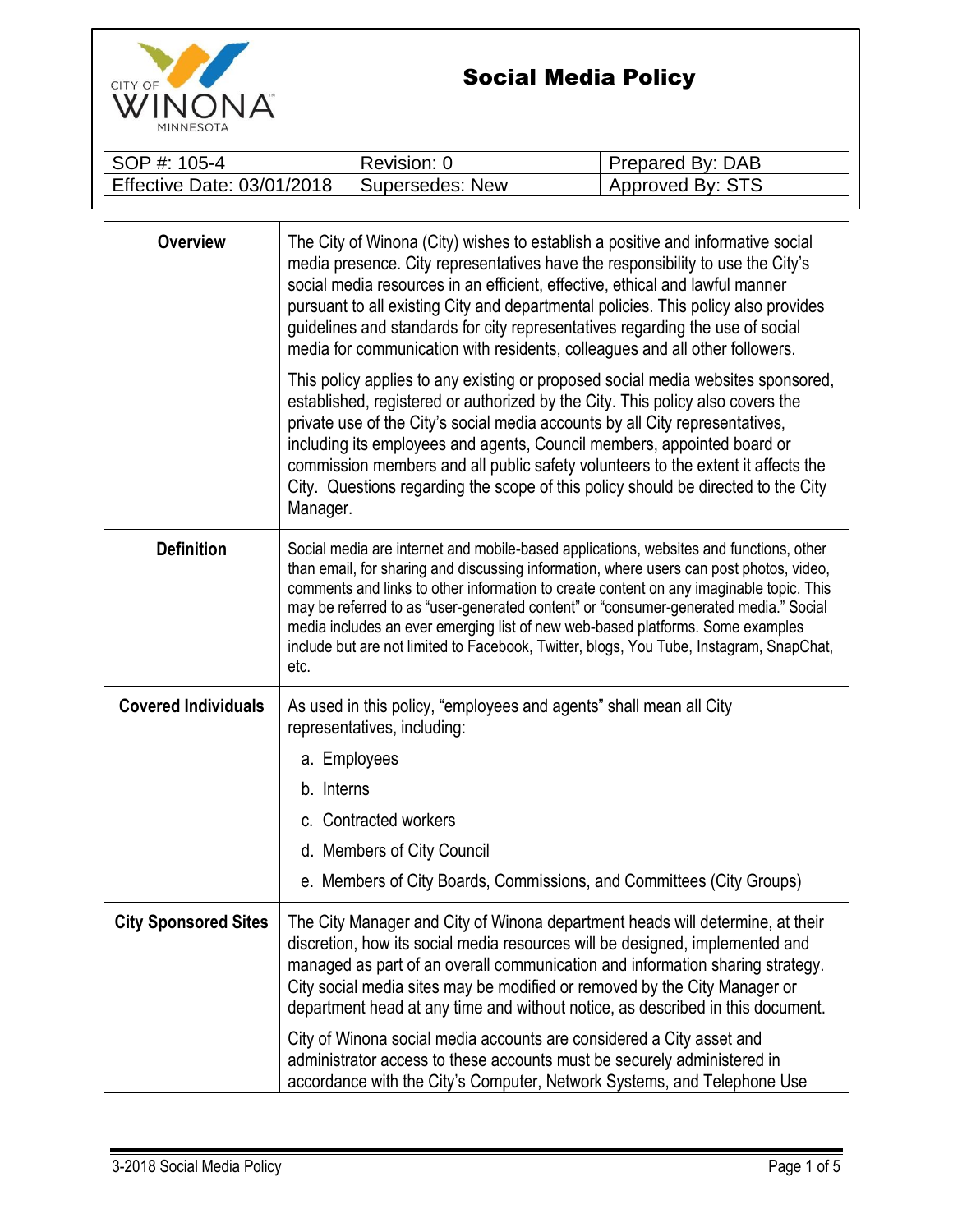|                            | Policy.                                                                                                                                                                                                                                                                                                                                                                                                                            |
|----------------------------|------------------------------------------------------------------------------------------------------------------------------------------------------------------------------------------------------------------------------------------------------------------------------------------------------------------------------------------------------------------------------------------------------------------------------------|
|                            | All social media accounts created and utilized during the course and scope of an<br>employee's performance of his/her job duties will be identified as belonging to the<br>City of Winona, including a link to the City's official web site.                                                                                                                                                                                       |
| <b>Rules of Use</b>        | No one may establish social media accounts or websites on behalf of the City<br>unless authorized in accordance with this policy.                                                                                                                                                                                                                                                                                                  |
|                            | a. Department heads or designated City employees with administrator access<br>are responsible for managing City related social media websites including<br>sites requested by employees, City Council or City Groups.                                                                                                                                                                                                              |
|                            | b. Departments, City Council or City Groups wishing to have a new social<br>media presence must submit a request to the overseeing department head<br>to ensure social media accounts are kept to a sustainable number and<br>policies are followed.                                                                                                                                                                               |
|                            | c. All approved sites will be clearly marked as a City of Winona site and will be<br>linked with the official homepage or department page on the City website<br>(www.cityofwinona.com). Likewise, the homepage or department page must<br>post a link to the social media site. Department heads are responsible to<br>notify the human resources coordinator of existing and newly created sites<br>for record keeping purposes. |
|                            | d. City social media accounts accessed and utilized during the course and<br>scope of an employee's performance of his/her job duties may not be used<br>for private or personal purposes or for the purpose of expressing private or<br>personal views on personal, political or policy issues or to express personal<br>views or concerns pertaining to City employment relations matters.                                       |
|                            | e. No social media may be used by the City or any City employee or agent to<br>disclose private or confidential information. No social media should be used<br>to disclose sensitive information; if there is any question as to whether<br>information is private, confidential or sensitive, contact the City Clerk.                                                                                                             |
|                            | f. When using social media sites as a representative of the City, employees,<br>City Council and City Groups will act in a professional manner. Be aware<br>that content will not only reflect on the writer, but also on the City as a<br>whole, including elected official members of City groups, and other city<br>employees.                                                                                                  |
|                            | g. All established social media sites must have the following disclaimer, "Posts"<br>to this site will be monitored and subject to removal if deemed<br>inappropriate."                                                                                                                                                                                                                                                            |
| <b>Responding to Posts</b> | It is recommended that the Social Media Response Chart in Appendix A be<br>utilized to decide how a post on a City-sponsored site should be responded to if<br>at all. In addition, the following guidelines should be used when responding to a<br>post.                                                                                                                                                                          |
|                            | a. Always keep in mind the appropriateness of content. Never use harassing<br>language (including sexually harassing language) or any other remarks,<br>including insensitive language or derogatory, offensive, or insulting<br>comments or jokes.                                                                                                                                                                                |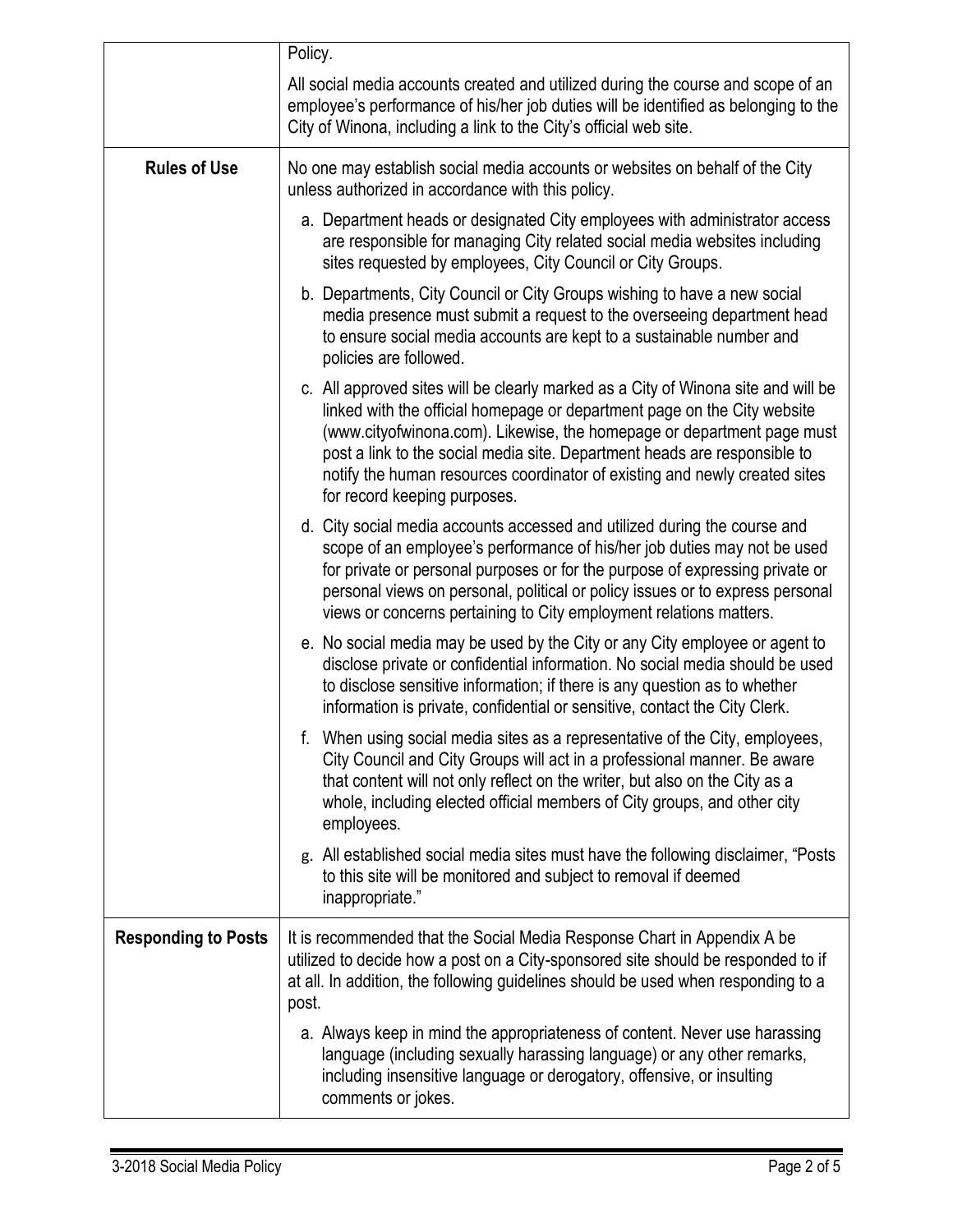|                         | b. Never post something you would not want the public to read. Avoid gossip,<br>personal information, swearing, etc.                                                                                                                                                                                                                                                                                     |
|-------------------------|----------------------------------------------------------------------------------------------------------------------------------------------------------------------------------------------------------------------------------------------------------------------------------------------------------------------------------------------------------------------------------------------------------|
|                         | c. Be aware that all content added to a site is subject to open records/right to<br>know laws and discovery.                                                                                                                                                                                                                                                                                             |
|                         | d. Do not provide nonpublic data, private or confidential information about a<br>person, group or ongoing project or use related material as part of any<br>content added to a site.                                                                                                                                                                                                                     |
|                         | e. When offering recognition of an award or achievement, use only first names<br>and obtain permission from the individual before posting.                                                                                                                                                                                                                                                               |
|                         | f. Avoid negative comments on community businesses and their services. Do<br>not post or tag material specific to one entity as part of any content added to<br>a site.                                                                                                                                                                                                                                  |
|                         | g. Do not provide information related to pending decisions that would<br>compromise negotiations.                                                                                                                                                                                                                                                                                                        |
|                         | h. Content must comply with any existing code of ethical behavior established<br>by the City of Winona.                                                                                                                                                                                                                                                                                                  |
|                         | i. Make sure information is accurate and free of grammatical errors.                                                                                                                                                                                                                                                                                                                                     |
| <b>Monitoring Posts</b> | Comments posted by members of the public on City-sponsored sites will be<br>removed if they are abusive, obscene, defamatory, in violation of the copyright,<br>trademark right or other intellectual property right of any third party, or otherwise<br>inappropriate or incorrect. The following are examples of content that may be<br>removed by City staff before or shortly after being published: |
|                         | a. Potentially libelous comments                                                                                                                                                                                                                                                                                                                                                                         |
|                         | b. Obscene or racist comments                                                                                                                                                                                                                                                                                                                                                                            |
|                         | c. Personal attacks, insults, or threatening language                                                                                                                                                                                                                                                                                                                                                    |
|                         | d. Plagiarized material                                                                                                                                                                                                                                                                                                                                                                                  |
|                         | e. Private, personal information published without consent                                                                                                                                                                                                                                                                                                                                               |
|                         | Comments totally unrelated to the topic of the forum<br>f.                                                                                                                                                                                                                                                                                                                                               |
|                         | g. Commercial promotions or spam                                                                                                                                                                                                                                                                                                                                                                         |
|                         | h. Material that is not directly related to the discussion                                                                                                                                                                                                                                                                                                                                               |
|                         | If a post is deemed to have one or more of the criteria listed above, it may be<br>deleted by the administrator or designee using the following steps:                                                                                                                                                                                                                                                   |
|                         | 1. Take a screen shot of the post                                                                                                                                                                                                                                                                                                                                                                        |
|                         | 2. Send a copy of the screen shot to the department head that oversees the<br>area of concern and the human resources coordinator. The human<br>resources coordinator will archive the copy for record retention purposes.                                                                                                                                                                               |
|                         | 3. Delete the post                                                                                                                                                                                                                                                                                                                                                                                       |
|                         | Monitoring of posts outside of normal work hours should only be done by exempt<br>employees. Non-exempt employees who monitor and post outside of work hours<br>will not be compensated for incidental time.                                                                                                                                                                                             |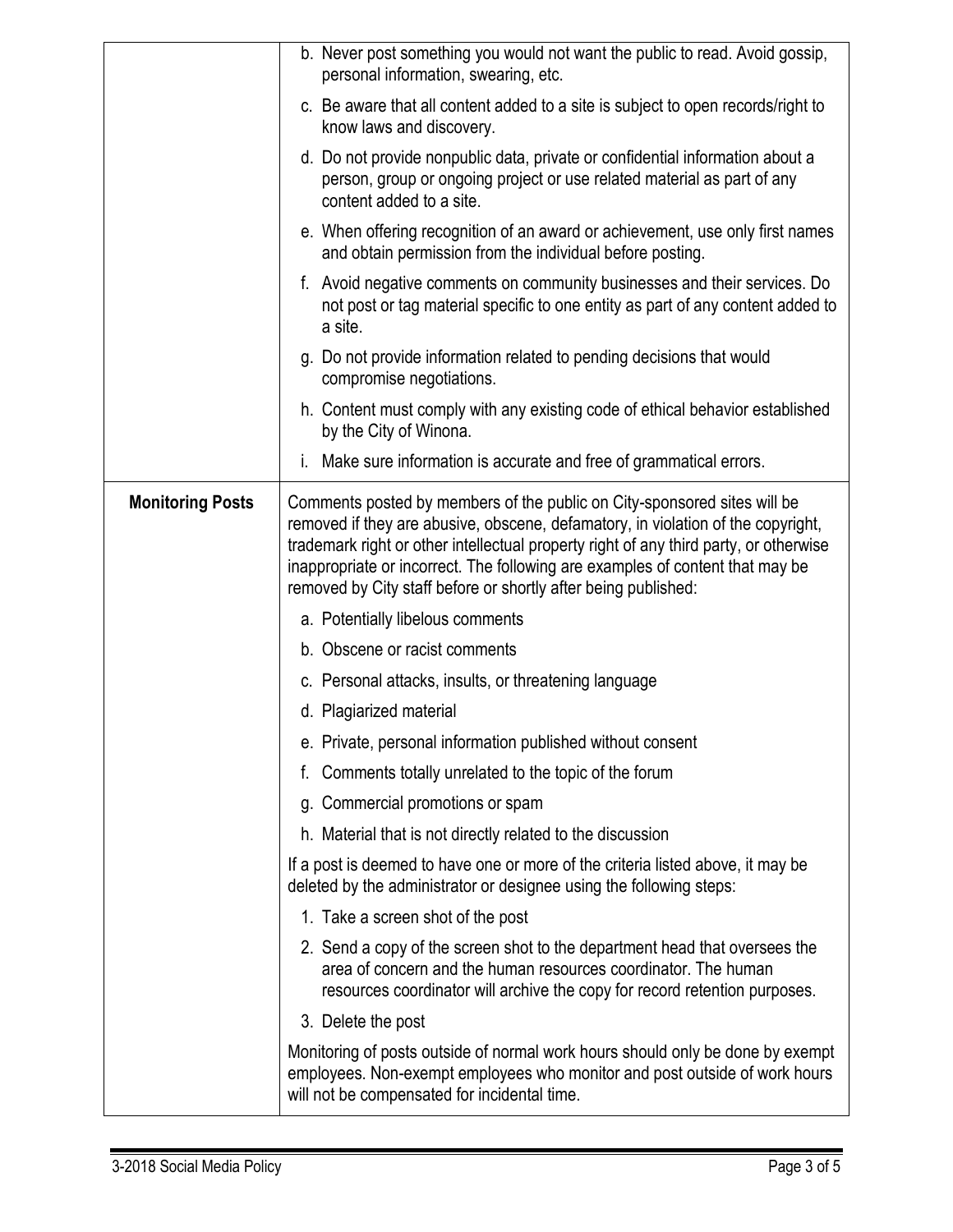|                                            | In extreme situations a person may be blocked from commenting to posts. The<br>decision to block a person from commenting to posts or posting new items should<br>be decided by the department head or City Manager. The block may be removed<br>if the individual challenges the decision and initiates interpersonal communication<br>with the department head or City Manager to clarify the City's position on the<br>egregious nature of the post.                   |
|--------------------------------------------|---------------------------------------------------------------------------------------------------------------------------------------------------------------------------------------------------------------------------------------------------------------------------------------------------------------------------------------------------------------------------------------------------------------------------------------------------------------------------|
| Inactivity and<br><b>Removal of Sites</b>  | Social media should be updated on a regular basis. Sites not updated or that<br>contain inaccurate information may be subject to deletion as determined by the<br>department head. If a site is deleted, notification should be submitted to Human<br>Resources for record keeping purposes.                                                                                                                                                                              |
| Data Ownership                             | All social media communications or messages composed, sent, or received on<br>city equipment in an official capacity are the property of the City and will be<br>subject to the Minnesota Government Data Practices Act. This law classifies<br>certain information as available to the public upon request. The City also<br>maintains the sole property rights to any image, video or audio captured while a<br>City employee is representing the City in any capacity. |
|                                            | The City retains the right to monitor employee's social media use on City<br>equipment and will exercise its right as necessary. Users should have no<br>expectation of privacy. Social media is not a secure means of communication.                                                                                                                                                                                                                                     |
| <b>Personal Social</b><br><b>Media Use</b> | Employee use shall be compliant with the City of Winona Computer, Network<br>Systems and Telephone Use Policy.                                                                                                                                                                                                                                                                                                                                                            |
|                                            | City employees, council members, and groups are discouraged from identifying<br>themselves as connected to the City of Winona when responding to or<br>commenting on blogs with personal opinions or views. If an employee chooses to<br>identify him or herself as a City employee, council member or group, and posts a<br>statement on a matter related to City business, a disclaimer similar to the<br>following must be used:                                       |
|                                            | "These comments are my own."                                                                                                                                                                                                                                                                                                                                                                                                                                              |
|                                            | An employee, council member, or group member may establish their affiliation<br>with City of Winona in their personal profile.                                                                                                                                                                                                                                                                                                                                            |
|                                            | Occasional access to personal social media during work hours is permitted, but<br>employees must adhere to the guidelines outlined in the City's Computer,<br>Network Systems and Telephone Use, and Harassment and Workplace Anti-<br>Violence policies.                                                                                                                                                                                                                 |
|                                            | There may be times when personal use of social media (even if it is off-duty or<br>using the employee's own equipment) may spill over into the workplace and<br>become the basis for employee coaching or discipline. Examples of situations<br>where this might occur include:                                                                                                                                                                                           |
|                                            | a. Friendships, dating or romance between co-workers                                                                                                                                                                                                                                                                                                                                                                                                                      |
|                                            | b. Cyber-bullying, stalking or harassment                                                                                                                                                                                                                                                                                                                                                                                                                                 |
|                                            | c. Release of confidential or private data; if there are questions about what<br>constitute confidential or private data, contact the City Clerk.                                                                                                                                                                                                                                                                                                                         |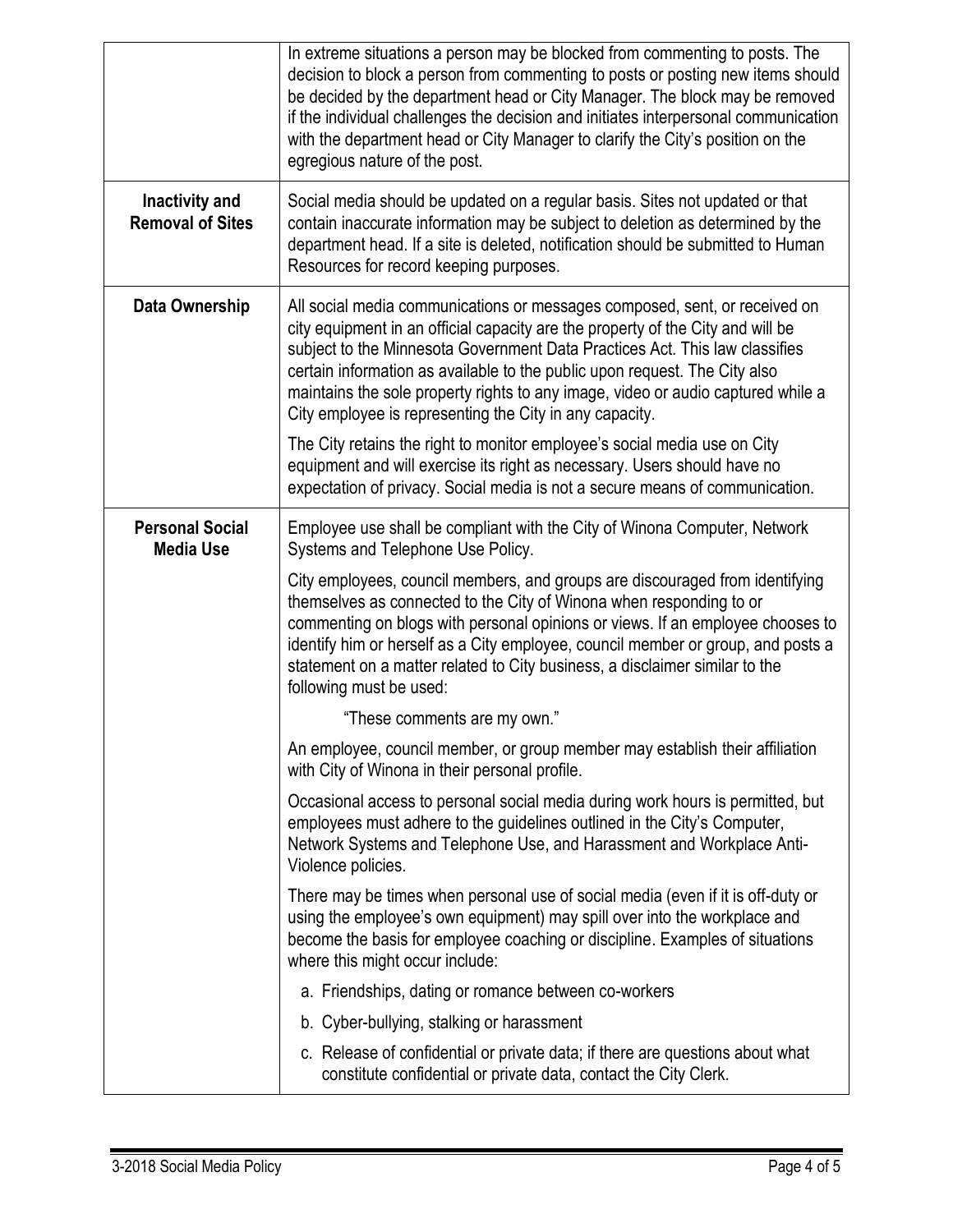|                          | d. Unlawful activities                                                                                                                                                                                                                                                                       |
|--------------------------|----------------------------------------------------------------------------------------------------------------------------------------------------------------------------------------------------------------------------------------------------------------------------------------------|
|                          | e. Misuse of city-owned social media                                                                                                                                                                                                                                                         |
|                          | Inappropriate use of the City's name, logo or the employee's position or title                                                                                                                                                                                                               |
|                          | g. Using city-owned equipment or city-time for extensive personal social media<br>use                                                                                                                                                                                                        |
|                          | Each situation will be evaluated on a case-by-case basis because the laws in this<br>area are complex. If you have any questions about what types of activities might<br>result in discipline, please discuss the type of usage with the Human Resources<br>Coordinator or the City Manager. |
| <b>Policy Violations</b> | Violations of the Policy will subject the employee to disciplinary action up to and<br>including discharge from employment or removal from a City board, commission<br>or committee.                                                                                                         |